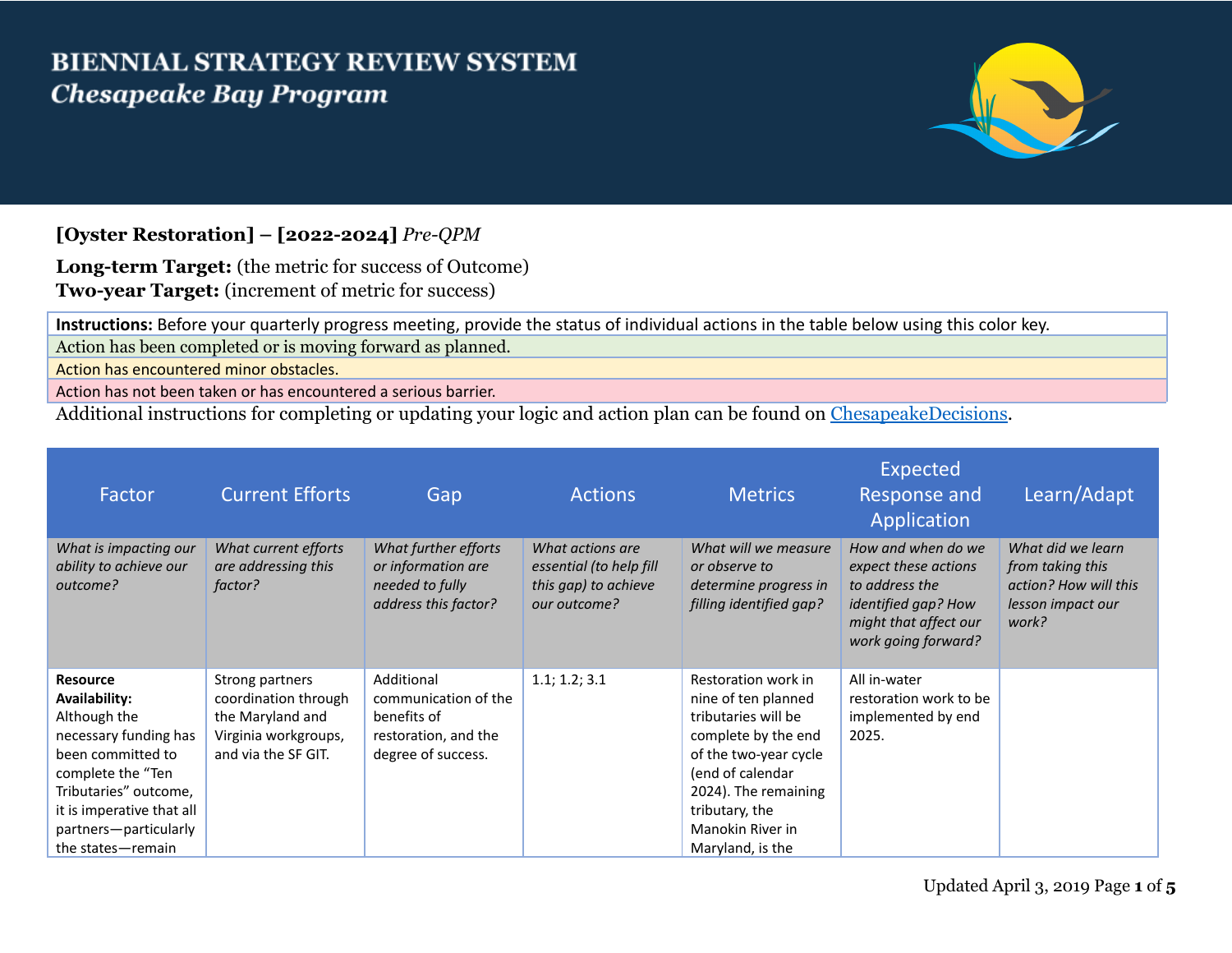| committed and allow<br>work to move forward<br>and be completed by<br>2025. Spat-on-shell<br>production is an<br>essential element of<br>restoration work in<br>Maryland, and can be<br>affected by factors<br>including weather,<br>climate change, and |                                                                                                                                                                                                                                                                                                           |                                                                                                                                                                                                                               |               | largest in terms of<br>restoration required,<br>and is projected to<br>take through the end<br>of 2025 to complete.                           |                                                                                                                       |  |
|----------------------------------------------------------------------------------------------------------------------------------------------------------------------------------------------------------------------------------------------------------|-----------------------------------------------------------------------------------------------------------------------------------------------------------------------------------------------------------------------------------------------------------------------------------------------------------|-------------------------------------------------------------------------------------------------------------------------------------------------------------------------------------------------------------------------------|---------------|-----------------------------------------------------------------------------------------------------------------------------------------------|-----------------------------------------------------------------------------------------------------------------------|--|
| staffing.<br><b>Scientific and</b><br><b>Technical</b><br><b>Understanding:</b><br>Conducting efficient<br>monitoring of<br>restored sites to<br>demonstrate success.                                                                                    | Reefs are currently<br>monitored for three<br>years, and again for<br>six years, post<br>restoration. Current<br>techniques are<br>effective, but<br>oversampling may be<br>occurring, and it is<br>likely that innovative<br>techniques can make<br>monitoring more<br>efficient and less<br>cumbersome. | Develop a rapid<br>assessment protocol<br>to augment or replace<br>monitoring on<br>restored reefs.                                                                                                                           | 2.3           | Cost, effort, and<br>comparability of<br>revised protocols<br>relative to old<br>protocols.                                                   | Expectation is more<br>efficient monitoring of<br>restored reefs;<br>protocol development<br>expected by end<br>2023. |  |
| <b>Scientific and</b><br><b>Technical</b><br><b>Understanding:</b><br>Learning how oyster<br>reefs benefit the<br>Chesapeake Bay<br>ecosystem and<br>contribute to overall<br>Bay health is<br>important to<br>demonstrate gains<br>from restoration.    | NCBO funded a suite<br>of research studies on<br>oyster reef ecosystem<br>services (ORES) and<br>continues field<br>research on oyster<br>reef habitats.                                                                                                                                                  | More work is needed<br>to communicate<br>results of current<br>state of knowledge to<br>the public, and to<br>continue to quantify<br>the ecosystem service<br>benefits of reef<br>restoration, including<br>economic impact. | 2.1; 2.2; 2.3 | Increased awareness<br>of the ecological and<br>economic benefits of<br>functioning oyster<br>reefs by both partners<br>and public audiences. | Widespread support<br>for large-scale oyster<br>restoration, and<br>understanding of why<br>restoration is needed.    |  |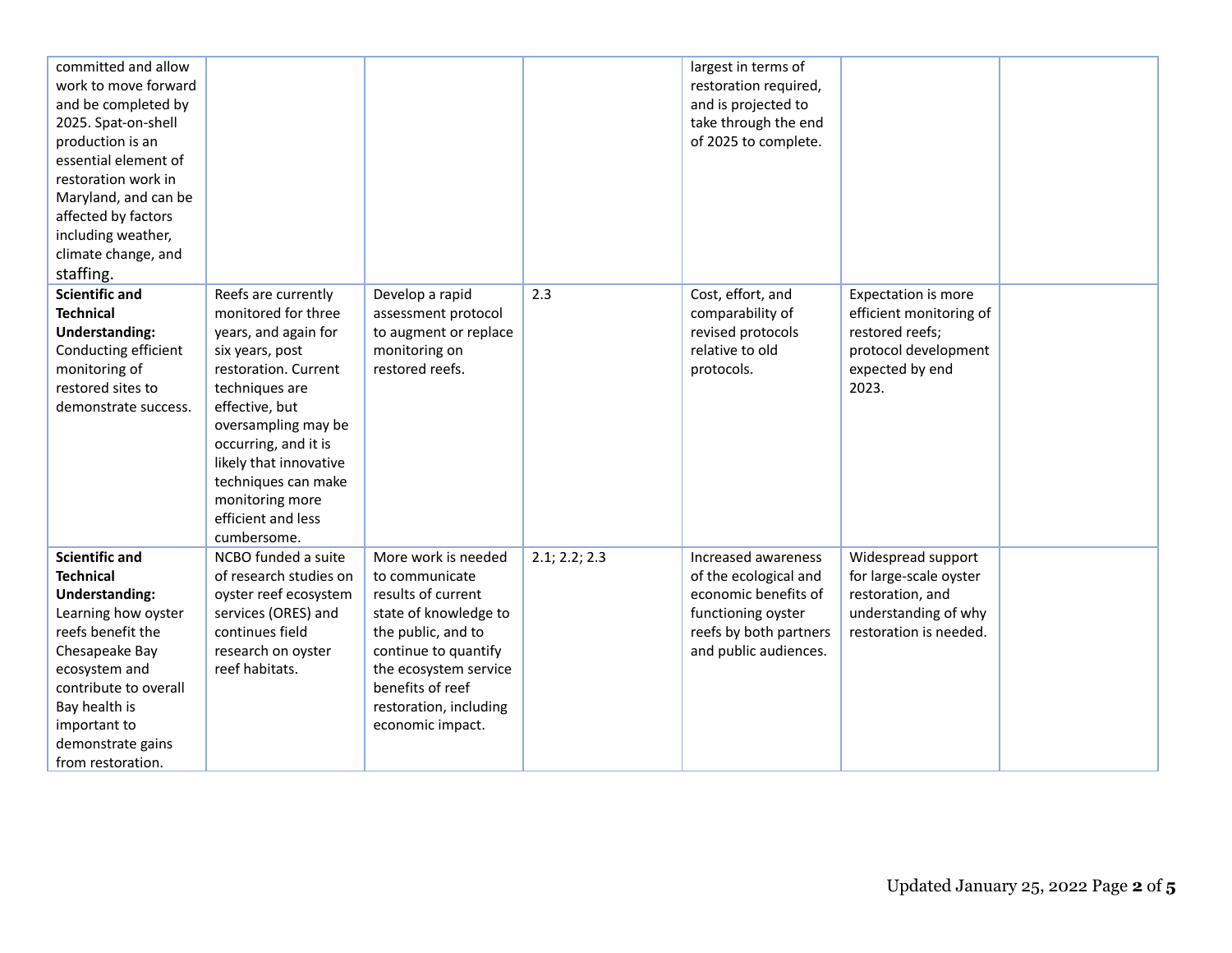| <b>Government Agency,</b><br>Nongovernmental<br>Organization, and<br><b>Partner Coordination:</b><br>Engaging partners,<br>conducting<br>permitting, and<br>coordinating oyster<br>reef restoration and<br>monitoring at selected<br>sites in Maryland and<br>Virginia. Diverse<br>stakeholder<br>coordination is key.<br>Potential litigation<br>could cause delays. | Partner coordination<br>and engagement for<br>existing and planned<br>sites. Frequent<br>coordination with<br>USACE, state agencies,<br>and other partners.                                                                                                                                                                                                     | Continued<br>coordination is<br>needed to ensure<br>implementation of<br>reef restoration and<br>ultimately, completing<br>the Ten Tributaries<br>goal.                                       | 1, 2; 1. 2; 1. 3; 3. 1; 4. 1 | Agreement from<br>workgroups on<br>effective restoration<br>implementation.                                               | Full support from<br>partners with<br>resources needed to<br>reach 10 restored<br>tributaries by 2025.                  |  |
|-----------------------------------------------------------------------------------------------------------------------------------------------------------------------------------------------------------------------------------------------------------------------------------------------------------------------------------------------------------------------|-----------------------------------------------------------------------------------------------------------------------------------------------------------------------------------------------------------------------------------------------------------------------------------------------------------------------------------------------------------------|-----------------------------------------------------------------------------------------------------------------------------------------------------------------------------------------------|------------------------------|---------------------------------------------------------------------------------------------------------------------------|-------------------------------------------------------------------------------------------------------------------------|--|
| <b>Climate Change:</b><br>Environmental<br>changes like low<br>salinity, extreme<br>precipitation, ocean<br>acidification, and<br>increased<br>temperatures are<br>expected to affect<br>oyster reproduction,<br>growth, and mortality.                                                                                                                               | Research is ongoing to<br>better understand<br>climate impacts. State<br>agencies are collecting<br>data that can help<br>determine any<br>impacts from extreme<br>events.                                                                                                                                                                                      | Continuing to track<br>environmental<br>changes and how<br>oyster restoration<br>might be adapted in<br>response to climate<br>change is needed to<br>support increased<br>oyster resilience. | 1.2; 1.2; 2.3                | Informed decisions to<br>support long-term<br>success of oyster<br>restoration based on<br>the latest climate<br>science. | Restored reefs are<br>sustaining and<br>contributing<br>ecosystem services<br>long-term.                                |  |
| Innovative<br><b>Restoration</b><br>Techniques:<br>Improving efficiency<br>through innovation is<br>needed to both keep<br>pace with the timeline<br>and reduce costs.                                                                                                                                                                                                | Direct-setting pilot<br>study was completed<br>with promising<br>results; follow-on<br>studies exploring<br>scalability are being<br>planned for the next<br>two years. Efforts to<br>apply alternative<br>substrates are under<br>way in Maryland and<br>Virginia, based on<br>site-specific<br>conditions. Low-relief<br>reefs are being used<br>in Virginia. | Lower cost,<br>non-invasive<br>monitoring methods<br>to evaluate success<br>metrics (i.e., a 'Rapid<br>Assessment Protocol')<br>should be finalized<br>over the next two<br>years.            | 2.3                          | Increased efficiency in<br>restoration progress<br>at a pace needed to<br>achieve the 2025<br>outcome.                    | Appropriate methods,<br>knowledge, and<br>technology in place<br>needed to reach 10<br>restored tributaries by<br>2025. |  |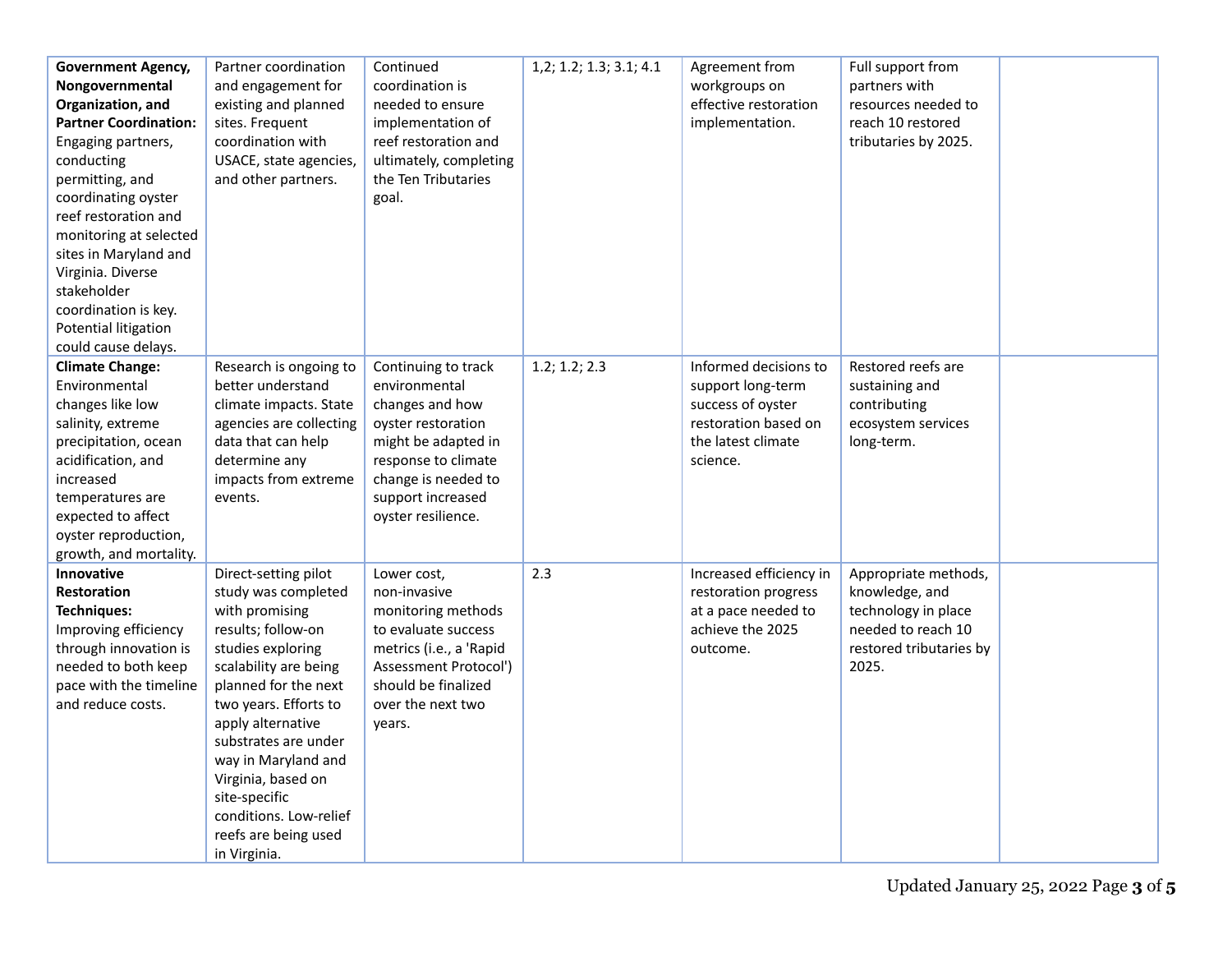| <b>ACTIONS - [2022-2024]</b>                                                               |                                                                                                                                                                                                                                |                                                                                                                                                                                                   |                                                                                                         |                                  |                                      |  |  |  |
|--------------------------------------------------------------------------------------------|--------------------------------------------------------------------------------------------------------------------------------------------------------------------------------------------------------------------------------|---------------------------------------------------------------------------------------------------------------------------------------------------------------------------------------------------|---------------------------------------------------------------------------------------------------------|----------------------------------|--------------------------------------|--|--|--|
| <b>Action#</b>                                                                             | Description                                                                                                                                                                                                                    | Performance Target(s)                                                                                                                                                                             | Responsible Party<br>(or Parties)                                                                       | Geographic<br>Location           | Expected<br>Timeline                 |  |  |  |
| Management Approach 1: Restoration Planning and Implementation                             |                                                                                                                                                                                                                                |                                                                                                                                                                                                   |                                                                                                         |                                  |                                      |  |  |  |
| 1.1                                                                                        | Maryland Workgroup continues to refine<br>and adapt the plans laid out in each<br>tributary's Restoration Blueprint,<br>implement and track in-water<br>restoration, and monitor 3- and<br>6-year-old restored reefs.          | Complete in-water oyster restoration work in St<br>Mary's River<br>Complete 3/4 of planned restoration acreage in<br>Manokin River, pending state approval                                        | MD DNR; ORP; U of<br>MD Horn Point<br>Hatchery<br>MD DNR; ORP; U of<br><b>MD Horn Point</b><br>Hatchery | St Mary's River<br>Manokin River | <b>Fall 2022</b><br><b>Fall 2024</b> |  |  |  |
|                                                                                            |                                                                                                                                                                                                                                | Complete 2022 and 2023 MD monitoring and annual<br>monitoring report                                                                                                                              | NOAA, ORP                                                                                               | <b>MD</b>                        | Middle of 2024                       |  |  |  |
| 1.2                                                                                        | Virginia Workgroup continues to refine<br>and adapt the plans laid out in each<br>tributary's Restoration Blueprint,<br>implement and track in-water<br>restoration, and monitor 3- and<br>6-year-old restored reefs.          | Complete in-water oyster restoration work in lower<br>York River                                                                                                                                  | <b>VMRC</b>                                                                                             | York River                       | <b>Fall 2022</b>                     |  |  |  |
|                                                                                            |                                                                                                                                                                                                                                | Complete planned restoration acreage in Lynnhaven<br>River, pending state approval                                                                                                                | <b>USACE-Baltimore</b><br>District; CBF;<br>Lynnhaven River<br><b>NOW</b>                               | Lynnhaven River                  | End of 2024                          |  |  |  |
|                                                                                            |                                                                                                                                                                                                                                | Complete 2022 and 2023 VA monitoring and annual<br>monitoring report                                                                                                                              | NOAA, VMRC,<br><b>USACE- Norfolk</b><br><b>District</b>                                                 | VA                               | End of 2024                          |  |  |  |
| 1.3                                                                                        | Determine next goal/approach to<br>large-scale Chesapeake Bay oyster<br>restoration beyond 'Ten Tributaries'                                                                                                                   | Develop a common goal or approach to start<br>implementing as the Ten Tributaries initiative nears<br>completion                                                                                  | <b>SF GIT</b>                                                                                           | Bay wide                         | End of 2023                          |  |  |  |
| Management Approach 2: Coordinate and communicate oyster restoration progress and research |                                                                                                                                                                                                                                |                                                                                                                                                                                                   |                                                                                                         |                                  |                                      |  |  |  |
| 2.1                                                                                        | Communicate results of oyster<br>restoration for public audiences                                                                                                                                                              | Complete MD and VA annual implementation<br>updates                                                                                                                                               | <b>NCBO</b><br>communications, on<br>behalf of MD & VA<br>oyster workgroups                             | Bay wide                         | Spring annually                      |  |  |  |
| 2.2                                                                                        | Amplify success of the restoration effort<br>to broader audiences, including<br>environmental justice communities and<br>the oyster industry. Incorporate the<br>ecosystem services value of restoration<br>work in messaging. | Produce comms products geared toward these<br>audiences in formats that resonate; include<br>particular the ORES summary results,<br>https://spo.nmfs.noaa.gov/sites/default/files/TMOH<br>C8.pdf | <b>Bay Program</b><br>Comms team                                                                        | Bay wide                         | Ongoing                              |  |  |  |